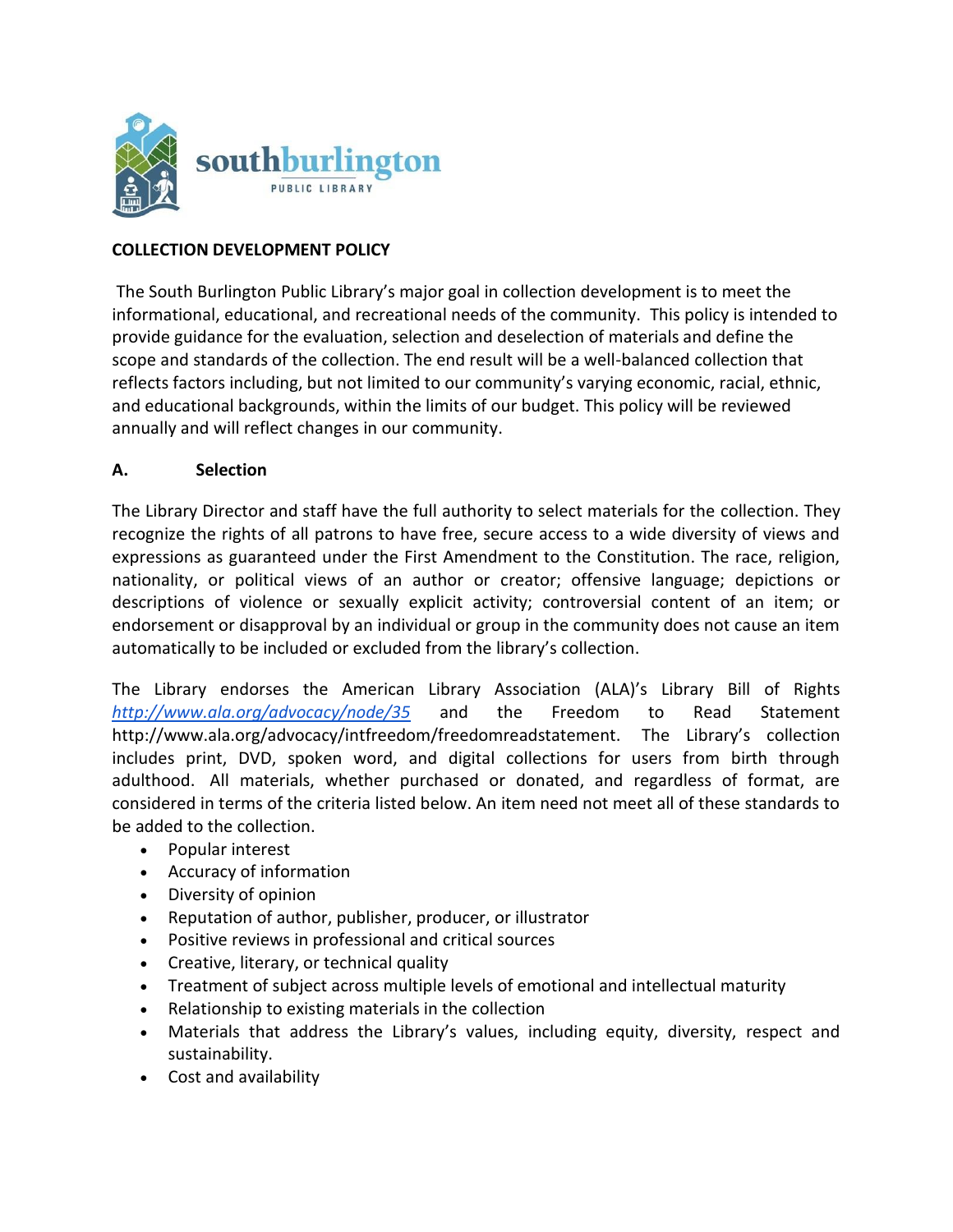## **B. Collection Maintenance**

Maintenance of the library's collection through reevaluation by the Library staff ensures its usefulness and relevance to the community. Staff sets a collection review schedule such that all areas of the collection are reconsidered every three years, using the criteria set above for selection. Staff utilizes collection development materials, professional judgment, and experience to withdraw and/or replace items in the collection. Outdated, obsolete, irrelevant, seldom used, or worn items will be removed from the collection. Materials easily obtainable from another library may also be withdrawn.

# **C. Suggestions for purchase**

Recommendations from the public are encouraged and given careful consideration. All suggestions for purchase are subject to the same selection criteria as other materials and are not automatically added to the collection.

## **D. Gifts**

The Library Director may establish additional criteria to be used by Library staff in accepting gifted materials, such as the items' condition or publication date, availability of storage space, and other factors. Once donations are accepted by staff, items become the property of the Library and may be added to the collection. Or, they may be given to other libraries and nonprofit agencies (including the Friends of the Library) sold, traded or discarded if not selected for the collection. Donated items will not be returned to the donor. The Library will not accept any item that is not an outright gift. The Library will provide a form for donors to fill out for tax purposes. However, the Library cannot provide an appraisal or value for the donated items. Donations of new items may be used for special recognition or as memorials at the discretion of the Library Director.

Monetary gifts given without restriction may be accepted for the purchase of materials. Monetary gifts offered with specific restrictions will be reviewed by the Library Director and the Board of Trustees as needed.

## **E. Access to other library collections**

The Library's collection is further enhanced by the following services:

- Interlibrary Loan is a nationwide system that allows Library staff to borrow requested materials from other libraries to meet individual interests. No fees will be charged for this service.
- The Homecard System allows reciprocal lending between many nearby libraries, enabling our card-holders to borrow books and other materials from any Homecard library using their South Burlington library card. (link)
- The ABLE Library is a free national program that provides large print books, braille books, digital talking books and audio described DVDs and videos for people who have difficulty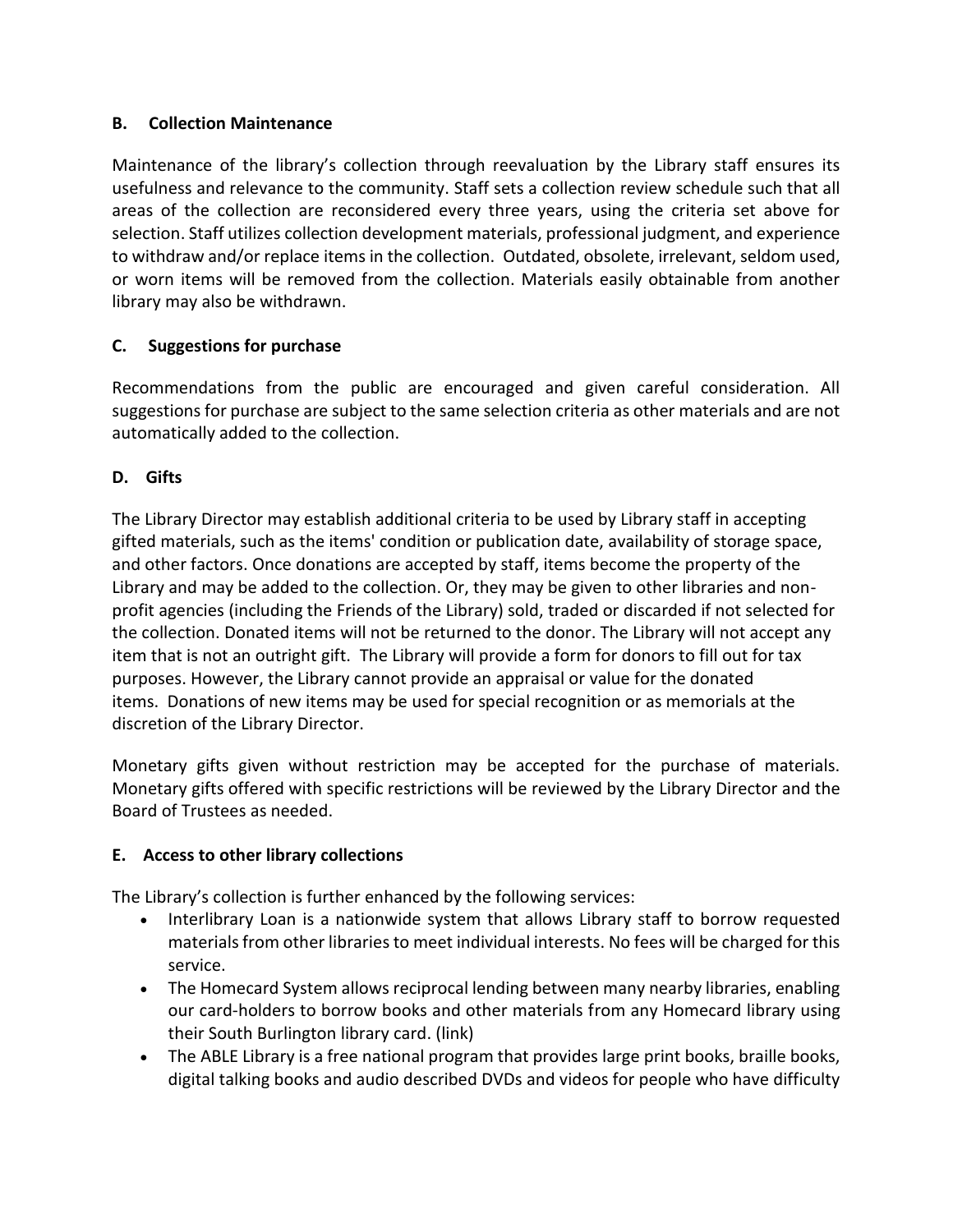reading regular large print or handling print materials. Applications may be approved by library staff. (link)

## **F. Reconsideration of Materials**

As mentioned above, the Library supports and adheres to the ALA's Freedom to Read statement http://www.ala.org/advocacy/intfreedom/freedomreadstatement. Nonetheless, from time to time, Library patrons may raise objections to materials in the Library's collection.

- As staff become aware of such objections, the Director will discuss the concern and selection procedure with the complainant.
- Should persons from the South Burlington community wish further consideration to recommend the removal of a particular item from the collection, they may submit a "Request for Reconsideration of Library Materials" (see below).
- Upon receipt of the completed form, the Library Director will select two staff members who did not select the work in question and one Librarian from an area library to read, view, or listen to the material in its entirety. The Director will not serve on this committee.
- This committee will check the materials against the selection criteria above, read reviews, and consult recommended lists. This group will present a written recommendation to the Chair of the Board of Trustees for the purpose of bringing it to the full Board of Trustees for discussion. The Chair will also share it with the complainant.
- The staff member who selected the materials may send comments regarding her/his selection to the Board as well.
- The Board will consider the merits of the written recommendation at a publicly warned meeting and will vote to uphold or override the recommendation. Following which the Board of Trustees will notify the complainant.
- The Board's vote determines the final settlement of the matter. The Library will retain or withdraw challenged materials as mandated by the decision of the Library Board of Trustees.
- The challenged material will remain in circulation during the reconsideration process.

Adopted by the Board of Trustees February 10th, 2022.